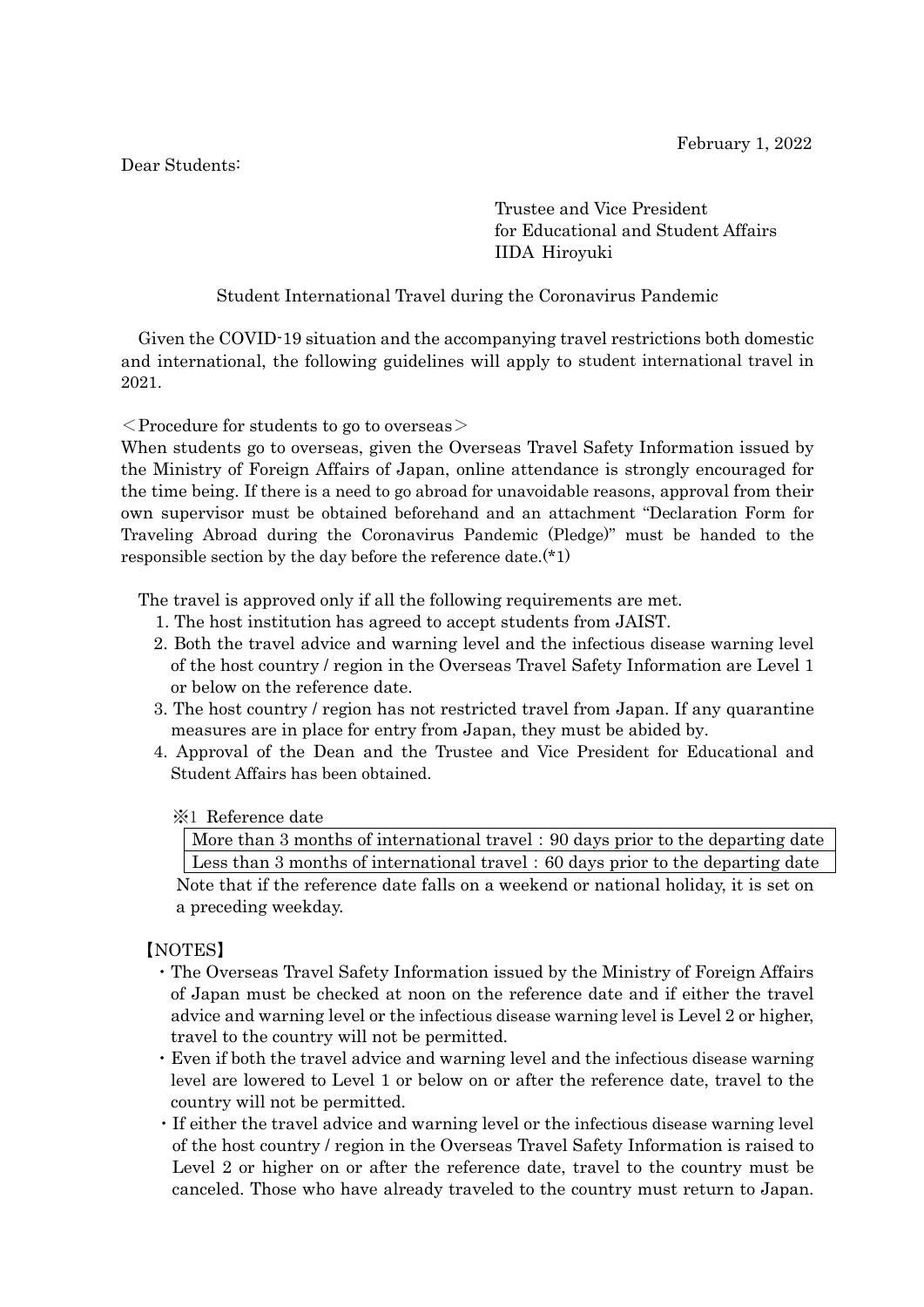In such case, JAIST will cover all the related expenses based on the regulations of JAIST. Those who are traveling at their own expense must pay the related fees themselves.

- ・The responsible section will inform the students of whether the travel is approved or not after the reference date. In case that the travel has been approved, the responsible section will also inform the Crisis Management of it.
- $\leq$ Procedure for students who are staying overseas $>$

 The domestic travel to attend a conference and etc. of the country where students are staying are not recommended and online meeting is strongly encouraged. If there is a need of the domestic travel for unavoidable reasons, approval from their own supervisor must be obtained beforehand and an attachment "Declaration Form for Traveling Abroad during the Coronavirus Pandemic (Pledge)" must be handed to the responsible section by the day before the reference date( $\&2$ )

In order to travel domestic all the following requirements need to be met.

- 1. The host institution has agreed to accept students from JAIST.
- 2. The travel advice and warning level or the infectious disease warning level of the host country / region in the Overseas Travel Safety Information are level 2 or below on the reference date.
- 3. Approval of the Dean and the Trustee and Vice President for Educational and Student Affairs has been obtained.

### ※2 Reference date

3 weeks prior to the departing date

Note that if the reference date falls on a weekend or national holiday, it is set on a preceding weekday.

## 【NOTES】

- ・The Overseas Travel Safety Information issued by the Ministry of Foreign Affairs of Japan must be checked at noon on the reference date and if either the travel advice and warning level or the infectious disease warning level is Level 3 or higher, travel to the country will not be permitted.
- ・Even if both the travel advice and warning level and the infectious disease warning level are lowered to Level 2 or below on or after the reference date, travel to the country will not be permitted.
- ・If either the travel advice and warning level or the infectious disease warning level of the host country / region in the Overseas Travel Safety Information is raised to Level 3 or higher on or after the reference date, travel in the country must be canceled. Those who have already traveled must return to their home. In such case, JAIST will cover all the related expenses based on the regulations of JAIST. Those who are traveling at their own expense must pay the related fees themselves.
- ・If the COVID-19 situation in the host country / region worsens during while visiting the country and students cannot return to their home, they must pay for all the expenses related to the extension of their stay.
- ・Travel from the staying country to the other country than Japan is not approved. In addition, following the preventive measure set by Japanese government is needed when having arrived in Japan.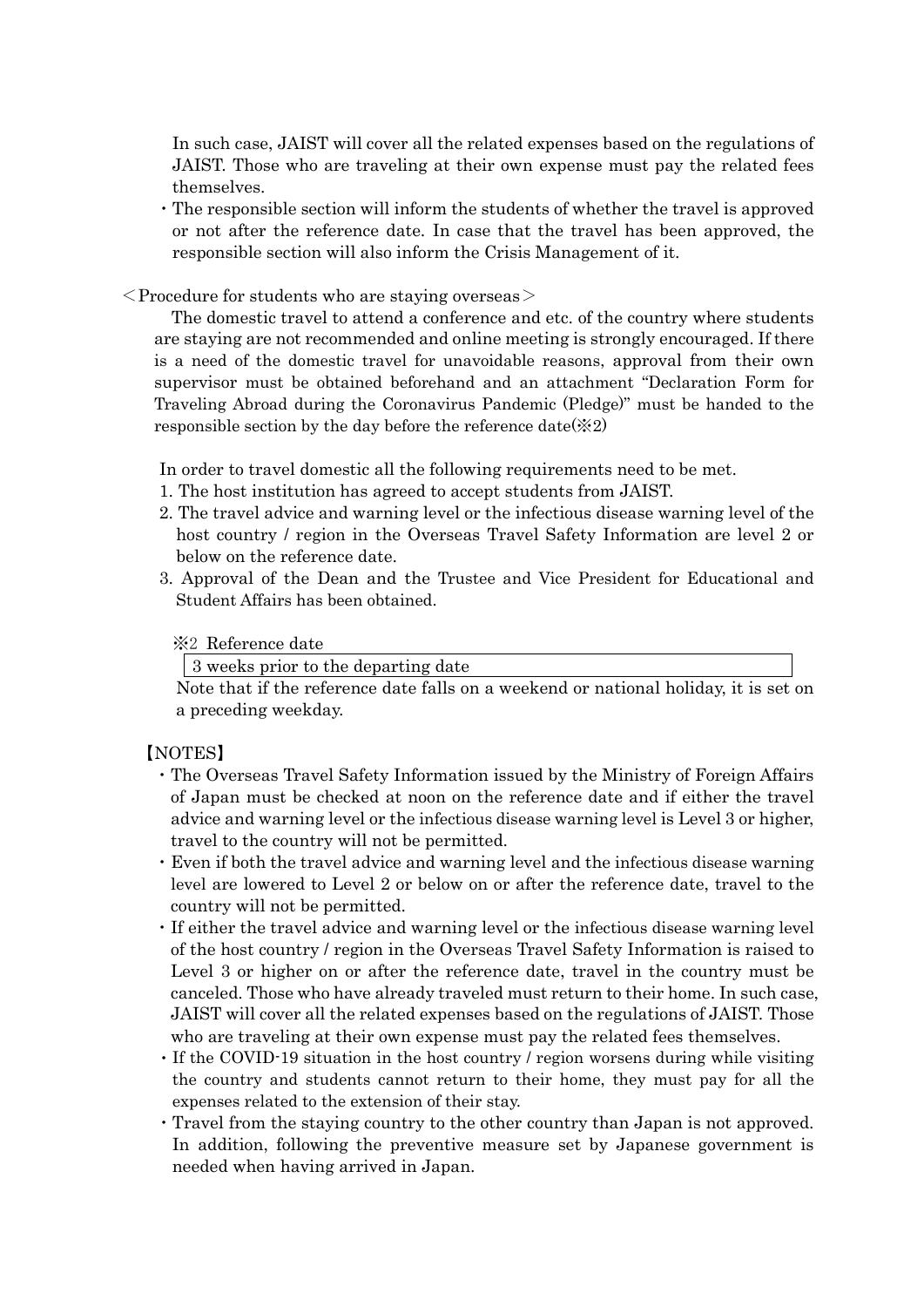- ・The responsible section will inform the students of whether the travel is approved or not after the reference date. In case that the travel has been approved, the responsible section will also inform the Crisis Management of it.
- ・Regarding the attachment "Declaration Form for Traveling Abroad during the Coronavirus Pandemic (Pledge)", the term "traveling abroad" shall be replaced to " domestic travel" and the items 4, 5 and 8 of the Guidelines are not applied in this procedure.
- $\leq$  Procedure for the participants in Collaborative Education Programs  $\geq$

 Regarding the travel by collaborative Education Programs participants required to meet the program requirements, the decision of whether or not to travel is made by a partner institution and JAIST. If the travel is approved, approval from their own supervisor must be obtained first and an attachment "Declaration Form for Traveling Abroad during the Coronavirus Pandemic (Pledge)" must be handed to the responsible section. In addition, approval of the Dean and the Trustee and Vice President for Educational and Student Affairs must be obtained beforehand through the Student Affairs Department.

In case that the travel has been approved, the responsible section will also inform the Crisis Management of it.

 $\langle$  Procedure for private overseas travel $>$ 

 Private travel is strongly asked to quarantine. If there is a need to go abroad privately for unavoidable reasons, after obtaining the own supervisor's approval, "Notice of Traveling Overseas"(for Japanese students) or "Notice of Temporary Leave"(for international students) as well as "Declaration Form for Traveling Abroad during the Coronavirus Pandemic (Pledge)" must be handed to the Student Affairs Department. In addition, approval of the Dean and the Trustee and Vice President for Educational and Student Affairs must be obtained beforehand through the Student Affairs Department.

In case that the travel has been approved, the responsible section will also inform the Crisis Management of it.

All the private travelers are required to get a travel insurance that covers entire period of the travel and additionally vaccination of COVID-19 Vaccine is strongly encouraged before making all the travel mentioned above.

After entering Japan, they must stay at a quarantine facility near the airport for 7 days, including the period specified by the quarantine station. However, if they have a home (excluding JAIST House) where they can stay in a private room (with private bath and toilet), they are allowed to stay at their home as a quarantine site after leaving the quarantine facility. In addition, those who self-quarantine must inform the Student Affairs Department (the Student Welfare Section for Japanese students and the International Student Section for International students) of name and address of the hotel beforehand. If they have to self-quarantine at a place other than a hotel for unavoidable reasons, informing the place and its address is required.